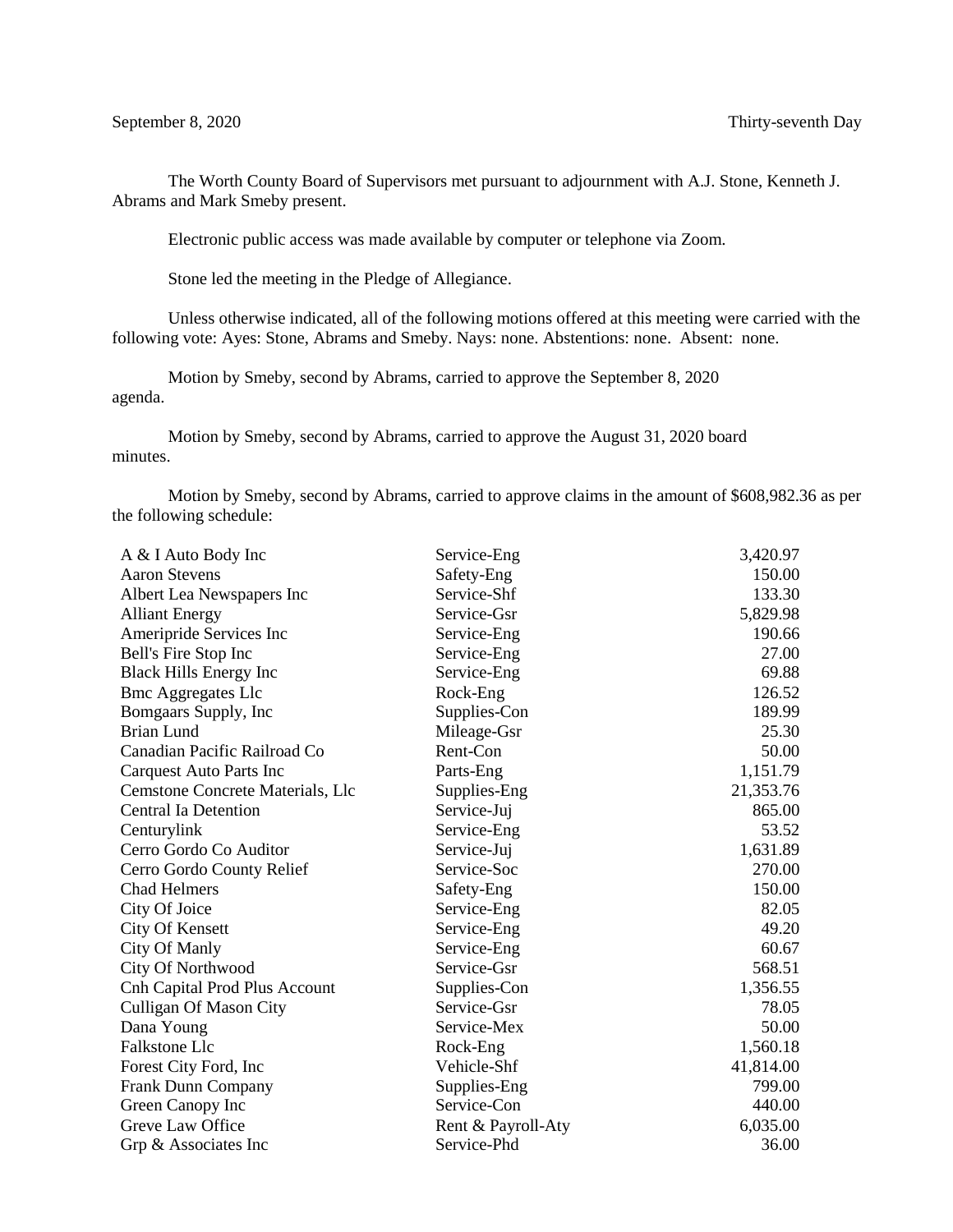| Heartland Asphalt Inc                            | Supplies-Eng                | 347,336.19 |
|--------------------------------------------------|-----------------------------|------------|
| <b>Heartland Paper Company</b>                   | Supplies-Gsr                | 498.15     |
| Henry M. Adkins & Son Inc.                       | Supplies-Aud                | 236.26     |
| Hogan Bremer Moore Col Chapels                   | Service-Soc                 | 2,320.00   |
| Huber Supply Co Inc                              | Supplies-Eng                | 481.16     |
| 135/105 Welcome Center Inc.                      | H/M Tax-Ndp                 | 2,455.43   |
| Ia Dept Of Transportation                        | Supplies-Con                | 2,085.55   |
| Ia Prison Industries                             | Supplies-911                | 1,475.60   |
| Imwca                                            | Wk Comp Prem-Ins            | 12,277.00  |
| Intoximeters, Inc.                               | Supplies-Shf                | 115.00     |
| <b>Iowa State Fire Marshal Division</b>          | Fee-Eng                     | 80.00      |
| Itsavvy Llc                                      | Supplies-Dap                | 80.00      |
| <b>J&amp;L Autobody And Customs Llc</b>          | Service-Shf                 | 160.00     |
| Jacob Hanson                                     | Reimb-Trs                   | 106.34     |
| Jennifer Krull                                   | Service-Aty                 | 24.00      |
| Joe's Collision & Performance Inc                | Service-Shf                 | 118.97     |
| Kelsey A Beenken                                 | Service-Aty                 | 46.00      |
| Lair's 66                                        | Fuel-Eng                    | 20.00      |
| <b>Lawson Products Inc</b>                       | Supplies-Con                | 518.23     |
| Major Erickson Funeral Home                      | Service-Mex                 | 530.00     |
| Marco Technologies Llc                           | Service-Dap                 | 81.55      |
| Martin Marietta Materials Inc                    | Rock-Eng                    | 1,348.54   |
| Mason City Rentals, Llc                          | Supplies-Eng                | 1,010.61   |
| Matt Parrott/Storey Kenworthy                    | Supplies-Aud                | 633.49     |
| Mediacom                                         | Service-Gsr                 | 229.95     |
| Medline Industries Inc.                          | Supplies-Phd                | 344.57     |
| Midwest Wheel Companies Inc                      | Supplies-Eng                | 614.79     |
| <b>Nelson Family Trust</b>                       | Rent-Shf                    | 300.00     |
| Next Generation Technologies Llc                 | Service-Dap                 | 200.00     |
| No Wait Inside, Llc                              | Service-Dap                 | 30.70      |
| North Iowa Reporting                             | Service-Aty                 | 125.00     |
| Northwood Electric Inc                           | Service-Eng                 | 191.98     |
| Northwood Sanitation Llc                         | Service-Gsr                 | 191.50     |
| Pathology Assoc Of Mason City                    | Service-Mex                 | 250.00     |
| Plunkett's Pest Control Inc                      | Service-Gsr                 | 176.80     |
| Popp Farm Drainage                               | Service-Eng                 | 751.30     |
| Powerplan                                        | Supplies-Eng                | 1,044.75   |
| <b>Quill Corporation</b>                         | Supplies-Phd                | 4.46       |
| <b>Ram Systems</b>                               | Service-Phd                 | 720.00     |
| Rognes Bros Excavating Inc                       | Service-Eng                 | 909.00     |
| Scp                                              | Supplies-Eng                | 206.80     |
| Shred Right                                      | Service-Phd                 | 84.47      |
| Tempus Nova, Inc                                 | Service-Dap                 | 7,980.00   |
| <b>Trading Post</b>                              | Supplies-Eng                | 317.99     |
| Treasurer State Of Iowa                          |                             | 422.00     |
| Tyler Technologies Inc                           | Fee-Juj<br>Service-Dap      | 47,007.00  |
| <b>U S Postal Service</b>                        |                             | 125.00     |
|                                                  | Postage-Aty                 |            |
| Veenstra & Kimm, Inc.                            | Service-Ndp                 | 7,599.03   |
| Ver Helst Snyder Drug<br><b>Verizon Wireless</b> | Supplies-Aty<br>Service-Shf | 8.86       |
|                                                  |                             | 1,363.36   |
| Vessco, Inc.                                     | Supplies-Wat                | 41.03      |
| Visa                                             | Service-Con                 | 361.95     |
| Visa                                             | Service-Dap                 | 1,199.05   |